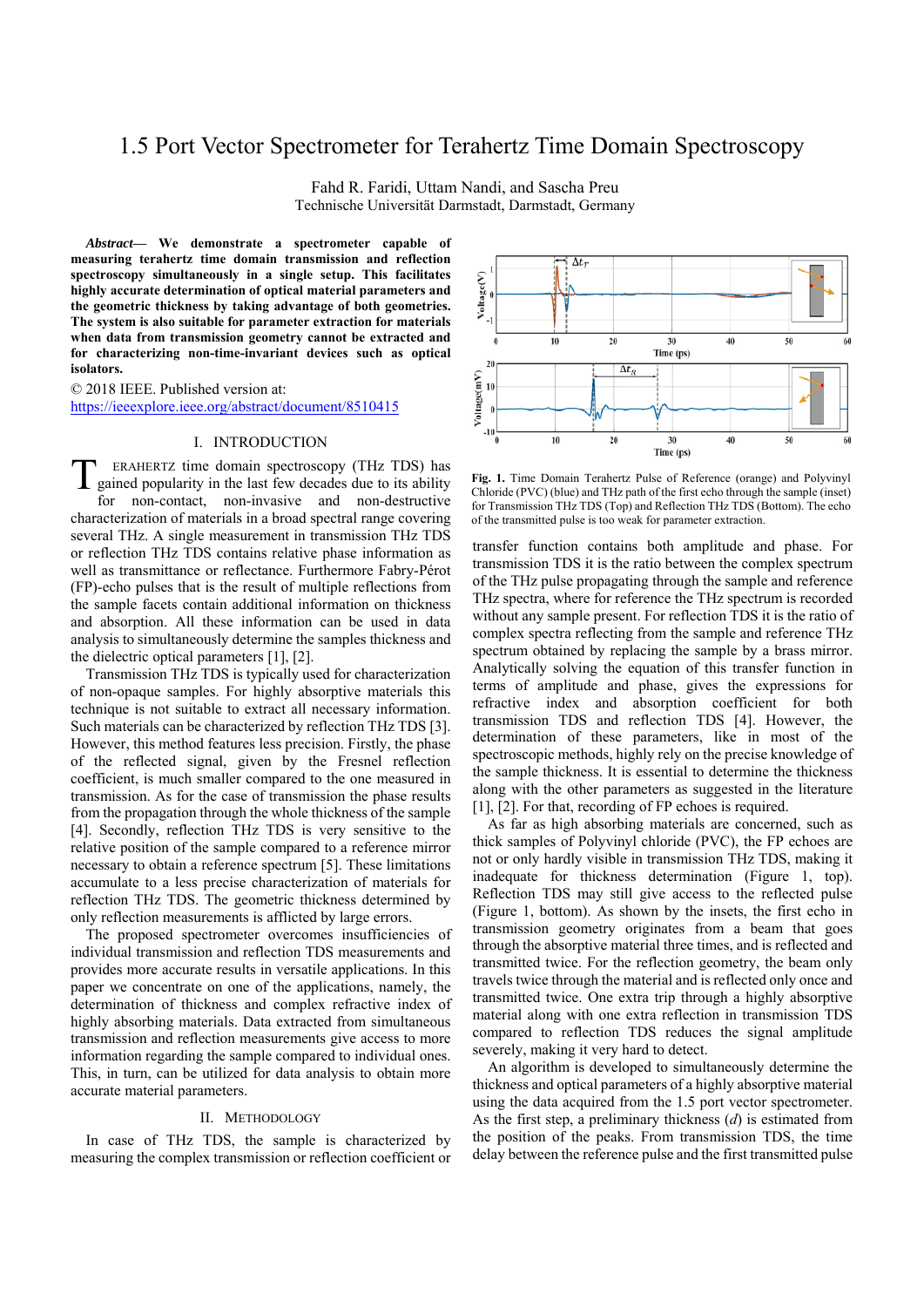is given by  
\n
$$
\Delta t_T = (\bar{n} - 1)d/c_0
$$
\n(1)

where,  $\bar{n}$  is the average refractive index and  $c_0$  is the speed of light in vacuum. Here we consider that the refractive index of air or dry nitrogen is 1. From the reflection measurement, the time delay between first reflected pulse and first echo is

$$
\Delta t_R = 2\bar{n}d/c_0 \tag{2}
$$

Solving Equation (1) and (2) we can estimate the value of *d* and  $\bar{n}$ . Then the real and imaginary part of the refractive index,  $n(\omega)$ and  $\kappa(\omega)$ , are estimated using the following equations

$$
n(\omega) = 1 - \frac{c_0}{\omega d} \angle T_{exp}(\omega)
$$
 (3)

$$
\kappa(\omega) = \frac{c_0}{\omega d} \left\{ ln \left[ \frac{4n(\omega)}{(1 + n(\omega))^2} \right] - ln \left| T_{exp}(\omega) \right| \right\} \tag{4}
$$

where,  $\angle T_{exn}(\omega)$  and  $|T_{exn}(\omega)|$  are the phase and amplitude of the experimentally obtained transfer function  $T_{\text{exp}}(\omega)$  [6].

After this initial evaluation of *d*,  $n(\omega)$  and  $\kappa(\omega)$ , the transfer function,  $T_{\text{calc}}(\omega)$ , is calculated and compared to the experimental transfer function  $T_{\text{exp}}(\omega)$ . In the next step, we minimize the function  $\Delta T = \sum_{\omega} \left| T_{calc}(\omega) - T_{exp}(\omega) \right|$  with numerical optimization of *n*(ω), *κ*(ω) and *d*.



III. EXPERIMENTAL VALIDATION

**Fig. 2.** Refractive Index of PVC calculated by using a 1.5 port vector spectrometer (blue) and only reflection THz TDS (orange dotted)



**Fig. 3.** Absorption Coefficient of PVC calculated by using 1.5 port vector spectrometer.

 A mode-locked fiber laser from Menlo Systems is used to produce optical pulses with a pulse duration of 90 fs and a repetition rate of 100 MHz. Laser pulses from the two fiber ports of the system drive transmitter and the receiver of the transmission TDS. A free space port, phase locked with the fiber ports, drives the reflection TDS receiver. An ErAs:In(Al)GaAs based photoconductive slotline antenna generates the THz pulses. For detection ErAs:InGaAs based photoconductive H-dipole antennas are implemented similar to those in [7]. A delay stage is included in each receiver arm and wire grid polarizers split the reflected THz pulse coming from the sample towards the receiver of the reflection TDS.

The device under test for validating the material characterization aspect of 1.5 port vector spectrometer is a Polyvinyl chloride (PVC) sample. The thickness measured with a caliper is  $1.01 \pm 0.01$  mm. The data analysis containing all the calculations and minimization routines, is performed by executing an in house developed Matlab code.

The geometric thickness of the sample determined by the THz measurement with the 1.5 port vector spectrometer is 1.0166 mm, in excellent agreement with the thickness determined by the caliper measurement. The results obtained for this sample in terms of refractive index and absorption coefficient is depicted in Figure 3 and Figure 4 respectively. The refractive index is found to be weakly decreasing with the frequency with a value of 1.612 at 1 THz, 1.577 at 2 THz and 1.553 at 3 THz. Whereas the absorption coefficient increases with frequency with a value of 18 cm<sup>-1</sup>, 48.56 cm<sup>-1</sup> and 58.15 cm-1 at 1, 2 and 3 THz, respectively. Figure 3 also shows refractive index calculated for the same sample using only reflection THz TDS without phase correction for relative position of sample and mirror. It is less accurate and has less bandwidth than the 1.5 port spectrometer.

## IV. CONCLUSION

We conclude that this 1.5 port spectrometer is feasible to measure the refractive index, absorption coefficient and physical thickness of strongly absorbing materials accurately.

We acknowledge the European research council for funding the ERC StG "Pho-T-Lyze", Grant no. 713780 and the Deutsche Forschungsgemeinschaft for funding project PR1413/3-1.

#### **REFERENCES**

[1]. L. Duvillaret, F. Garet, and J. L. Coutaz, "Highly precise determination of optical constants and sample thickness in terahertz time-domain spectroscopy.," *Appl. Opt.*, vol. 38, no. 2, pp. 409–415, 1999.

[2]. T. D. Dorney, R. G. Baraniuk, and D. M. Mittleman, "Material parameter estimation with terahertz time-domain spectroscopy," *J. Opt. Soc. Am. A*, vol. 18, no. 7, p. 1562, Jul. 2001.

[3] . S. Nashima, O. Morikawa, K. Takata, and M. Hangyo, "Measurement of optical properties of highly doped silicon by terahertz time domain reflection spectroscopy," *Appl. Phys. Lett.*, vol. 79, no. 24, pp. 3923–3925, 2001.

[4] . M. Bernier, F. Garet, and J. L. Coutaz, "Precise determination of the refractive index of samples showing low transmission bands by THz timedomain spectroscopy," *IEEE Trans. Terahertz Sci. Technol.*, vol. 3, no. 3, pp. 295–301, 2013.

[5]. A. Pashkin, M. Kempa, H. Němec, F. Kadlec, and P. Kužel, "Phasesensitive time-domain terahertz reflection spectroscopy," *Rev. Sci. Instrum.*, vol. 74, no. 11, pp. 4711–4717, Nov. 2003.

[6]. A. Taschin, P. Bartolini, J. Tasseva, and R. Torre, "THz time-domain spectroscopic investigations of thin films," *Measurement*, Jun. 2017.

[7] . U. Nandi, J. C. Norman, A. C. Gossard, H. Lu, and S. Preu, "1550-nm Driven ErAs:In(Al)GaAs Photoconductor-Based Terahertz Time Domain System with 6.5 THz Bandwidth," *J. Infrared, Millimeter, Terahertz Waves*, vol. 39, no. 4, pp. 340–348, Apr. 2018.